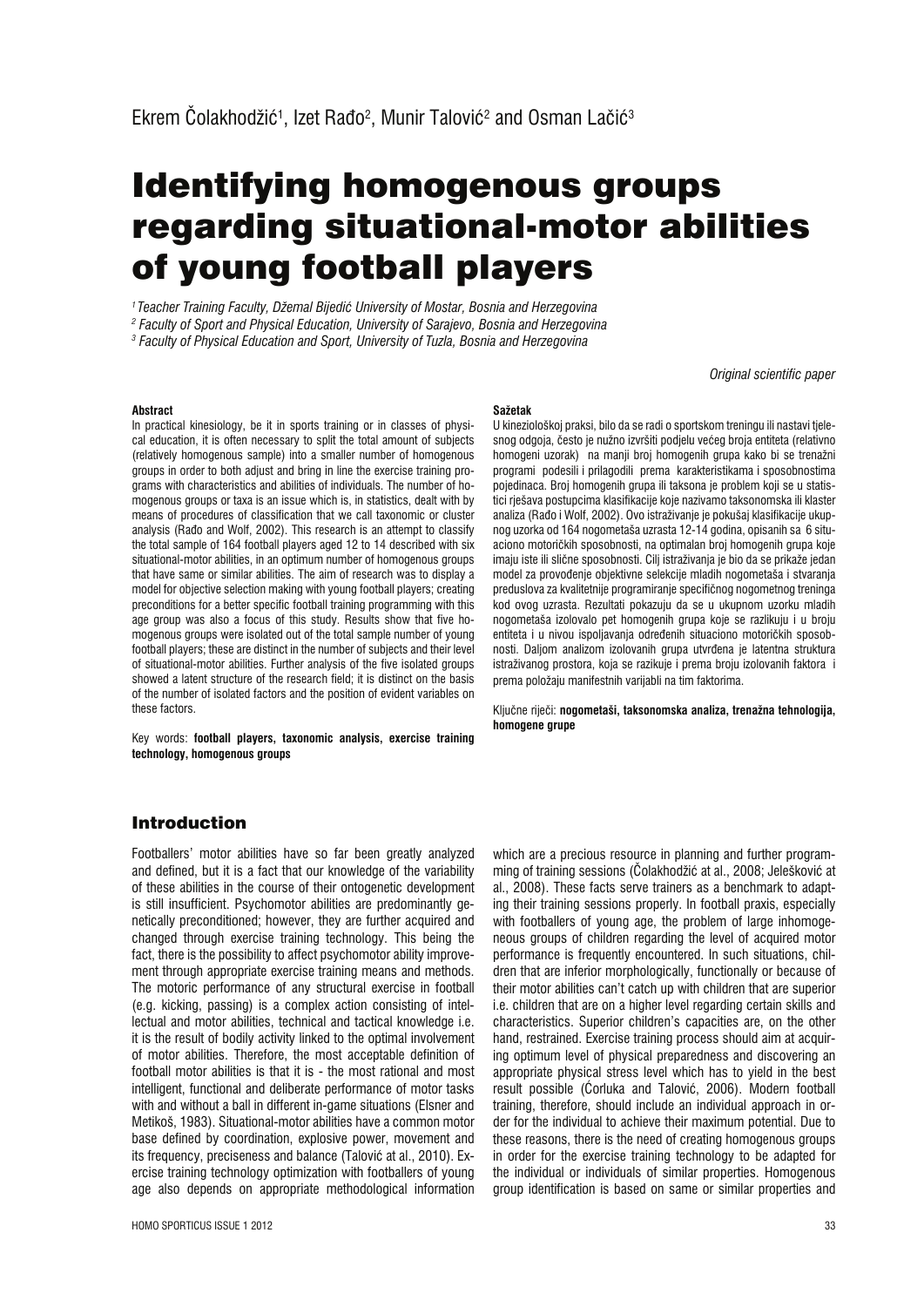characteristics of children in the exercise training process. Thus acquired information serve for an optimization of transformation processes with young footballers, more quality comprehensive anthropological development, detection of advantages and reservations, secondary selection, and a more purpose-serving exercise training process programming in football. Such approach to exercise training technology will certainly have greater impact and result in a higher level of individual motor preparedness manifestation. In this context, the selection and specialization in football can't be appropriately conducted without scientifically founded information on the typology of young footballers included in a long-term sports program.

# Methodology

From a time perspective, this survey has the property of a transversal study with the aim to identify homogenous groups in situational-motor abilities with footballers aged 12 to 14 in Bosnia and Herzegovina.

### Sample of subjects

The research was conducted on a sample of 164 pioneer football league players aged 12 to 14 who compete in football leagues in Bosnia and Herzegovina. The sample consists of the following clubs: F.K. "Sloboda" – Tuzla; N.K. "Jedinstvo" – Bihaê; H.N.K. "Branitelj" – Mostar; F.K. "Bjelopoljac" – Potoci. Only subjects who are healthy (i.e. subjects without morphological, psychological or other aberrations), and subjects who are registered footballers with a three-year period (at least) into the exercise training processes of the respective club have eventually been taken in account.

#### Sample of variables

All tests and measurements of the sample of subjects were conducted in the club's respective sport centers. In accordance with the method of International Biological Program (IBP), anthropometric measuring was conducted in early-morning hours from 9 am to 10 am in order to avoid variations of certain body parts and. Standard measuring tools previously gauged and checked were used in the course of measurement. Situational-motor abilities were tested from 2 pm to 5 pm, in accordance with regular training activities. All subjects were properly dressed in appropriate sports outfits. Motor abilities were measured on checkpoints with proper pauses between tests in order for subjects to rest. The six chosen variables hypothetically covered the latent field of situational-motor abilities: ball manipulation, assessment of ball handling speed and ball shot power. All tests are standardized and published (Gabrijeliê at al., 1983); all tests have previously determined metric characteristics and are applicable onto our sample age.

| Horizontal bouncing off wall, 20 sec. | (SNKOST) |  |
|---------------------------------------|----------|--|
|---------------------------------------|----------|--|

- 2. Shooting at wall after ball bounced off ground (SNKUPO)
- 3. Ball handling speed (slalom) (SNKSLA)
- 4. Ball handling speed (semicircular) (SNBVPO)
- 5. Ball handling speed, 20 m after getaway (SNBV20) 6. Shot power, header (SNESGL)
- 

Data processing methodology Collected data was processed with a computer program called SPSS (V 12.0). Homogenous groups in the field of situationalmotor abilities were identified by means of hierarchical cluster analysis. The "nearest neighbor'' technique was used to gather groups. Based on the graph (dendrogram) of incipient successive joining of entities we were able to determine the number of groups the subjects should be split into. Next, we applied the Kmeans (Quick cluster) analysis which is suitable for studies with a vast number of subjects (Rado and Wolf, 2002). The structure of isolated clusters in the latent field was conducted by means of factor analysis. Beginning with intercorrelation variable matrices, we used Principal component analysis; direct oblimin transformation was used as the base bias of the transformations.

# Results and discussion

Table 1 shows basic descriptive variable parameters with footballers aged 12 to 14. The table also shows body weight and height where we can see the average value of subjects' height of footballers this age in Bosnia and Herzegovina  $(159.30 \pm 9.5$ cm and  $48.25 \pm 10.2$  kg). Compared with other studies done so far - Kurelić at al. (1975); Bilić, Rađo, Ramadanović, Talović (2003); ëolakhodžiê at al. (2008) - we can state that our subjects have average values regarding height and weight which is appropriate for the given age group. If we compare the results of situational-motor abilities with studies done so far – Kvesiê 2002; Bajramoviê, 2007; Bajramoviê at al., 2008) - we can notice that subjects of this study showed less effective performance on variable SNKSLAf i.e. evaluation of ball manipulation ability. Regarding the second variable on ball manipulation ability (SNKOST) subjects showed better results as compared to subjects from the above mentioned studies. Varibles on ball handling speed (SNBV20) and header power (SNESGL) show that our subjects have achieved similar values as compared to other studies. Henceforth, we can conclude that results from situational-motor abilities on our sample of subjects don't vary significantly from results of studies carried out so far.

| Table 1. - Basic descriptive variable parameters |  |
|--------------------------------------------------|--|
|--------------------------------------------------|--|

| Variable      | N   | Min.   | Max.   | Mean     | Dev. Lev. |
|---------------|-----|--------|--------|----------|-----------|
| <b>AVIS</b>   | 164 | 140.20 | 181.00 | 159.3012 | 9.53467   |
| AMAS          | 164 | 31.20  | 86.40  | 48.2555  | 10.27429  |
| <b>SNKSLA</b> | 164 | 11.22  | 23.59  | 15.2642  | 2.26222   |
| SNBV20        | 164 | 3.34   | 6.22   | 4.4390   | .51661    |
| <b>SNBPVO</b> | 164 | 13.31  | 22.31  | 17.3622  | 1.78884   |
| SNKOST        | 164 | 6.00   | 18.00  | 13.2927  | 2.52588   |
| <b>SNKUPO</b> | 164 | 2.00   | 20.00  | 8.5488   | 3.80556   |
| SNESGL        | 164 | 2.90   | 11.60  | 6.5928   | 1.49555   |

The incipient hierarchical joining and matching of subjects is shown on Illustration 1. We can notice the number of homogenous groups that were formed in the field of situational-motor abilities.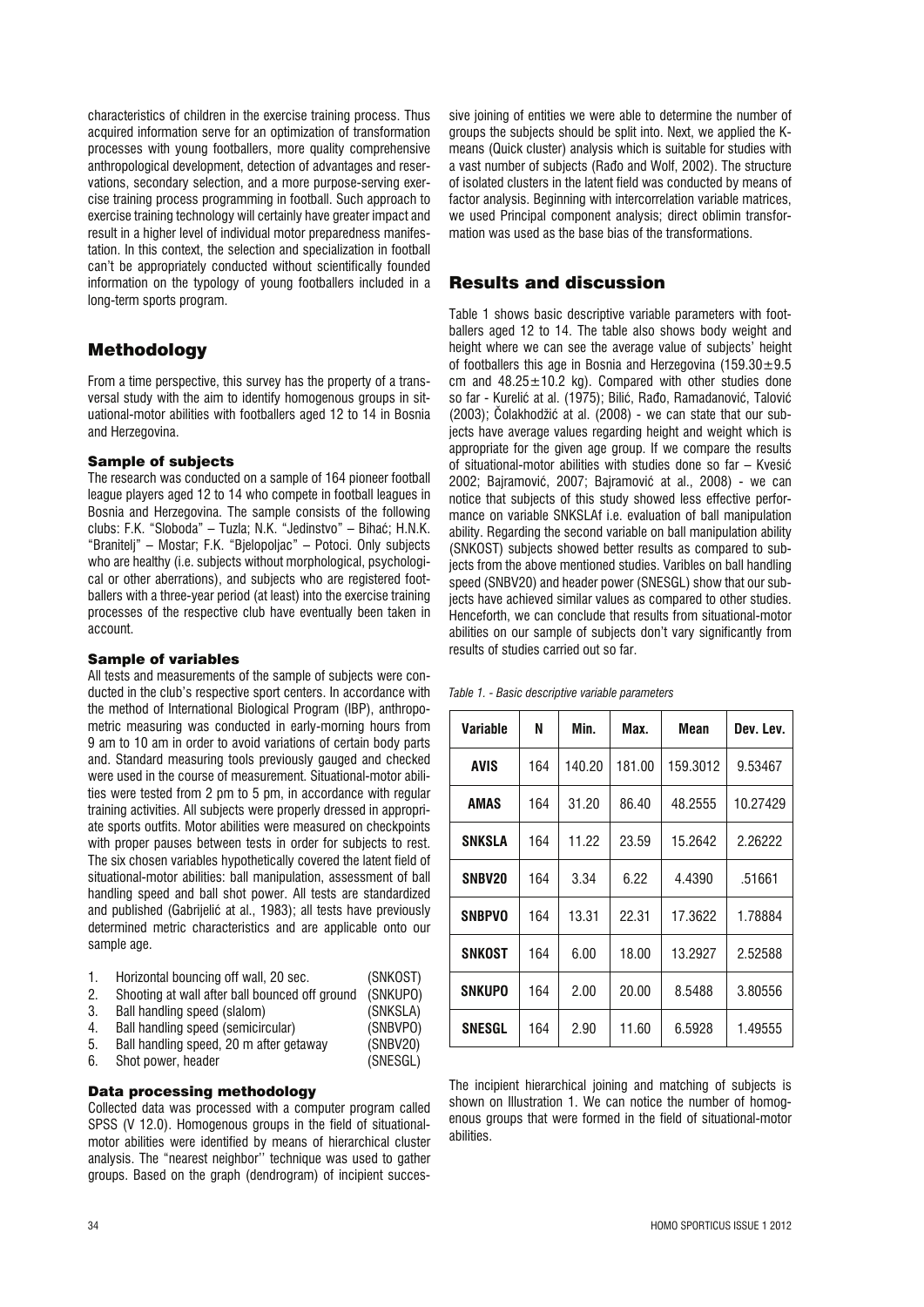



Variance analysis (Table 2) on incipient hierarchical grouping shows whether there is variability between groups and within groups. Value F indicates that our subjects show statistically significant difference on three variables testing situational-motor abilities at the significance level p<.01 (SNBVPO, SNKOST, SNKUPO). At a  $p < 05$  level of statistical significance, the groups differ on the variable assessing header power (SNESGL). Subjects in given groups statistically don't differ on the variable of ball handling (SNKSLA) and the variable of ball handling speed (SNB20V). Results show that subjects grouped in the two incipient clusters don't belong to the same group on the level of situational-motor ability manifestation.

Table 3 shows the arithmetic means of variables of isolated clusters by means of hierarchical cluster analysis. A comparison of variables indicates that there are significant differences between the formed groups, which additionally supports results from variance analysis from Table 2.

The dendogram analysis shows five distinct homogenous groups of subjects which is a precondition for further analysis and application of K-means technique in subject classification. Table 4 shows the univariate analysis of the five group's respective variances by means of K-means technique. Based on the test's statistical significance F, which shows differences in intergroup and

| <b>Variable</b>     | <b>Between SS</b> | df | <b>Within SS</b> | df  | F        | p       |
|---------------------|-------------------|----|------------------|-----|----------|---------|
| <b>SNKSLA</b>       | 8.857             |    | 825.3212         | 162 | 1.7384   | .189198 |
| SNB <sub>20</sub> V | .653              |    | 42.8498          | 162 | 2.4699   | .117996 |
| <b>SNBVPO</b>       | 24.611            |    | 496.9789         | 162 | 8.0225   | .005207 |
| SNKOST              | 267.030           |    | 772.9209         | 162 | 55.9681  | .000000 |
| <b>SNKUPO</b>       | 1467.424          |    | 893.1854         | 162 | 266.1516 | .000000 |
| <b>SNESGL</b>       | 9.799             |    | 354.7808         | 162 | 4.4742   | .035939 |

*Table 2. - Variance analysis, situationa-motor abilities*

*Table 3. - Arithmetic means of variables with isolated groups*

| Variable            | <b>Cluster No. 1</b> | <b>Cluster No. 2</b> |
|---------------------|----------------------|----------------------|
| <b>SNKSLA</b>       | 14.98809             | 15.45979             |
| SNB <sub>20</sub> V | 4.36397              | 4.49208              |
| <b>SNBVPO</b>       | 16.90191             | 17.68823             |
| SNKOST              | 14.80882             | 12.21875             |
| <b>SNKUPO</b>       | 12.10294             | 6.03125              |
| <b>SNESGL</b>       | 6.88323              | 6.38708              |

intragroup variance, we can conclude that subjects in the groups statistically significantly differ in each variable on a  $p < 01$  level of significance.

Tables 5 to 10 and Illustration 2 show arithmetic means of variables with respective groups, descriptive statistics of isolated groups, group belongingness, and distance to the centroid of isolated group.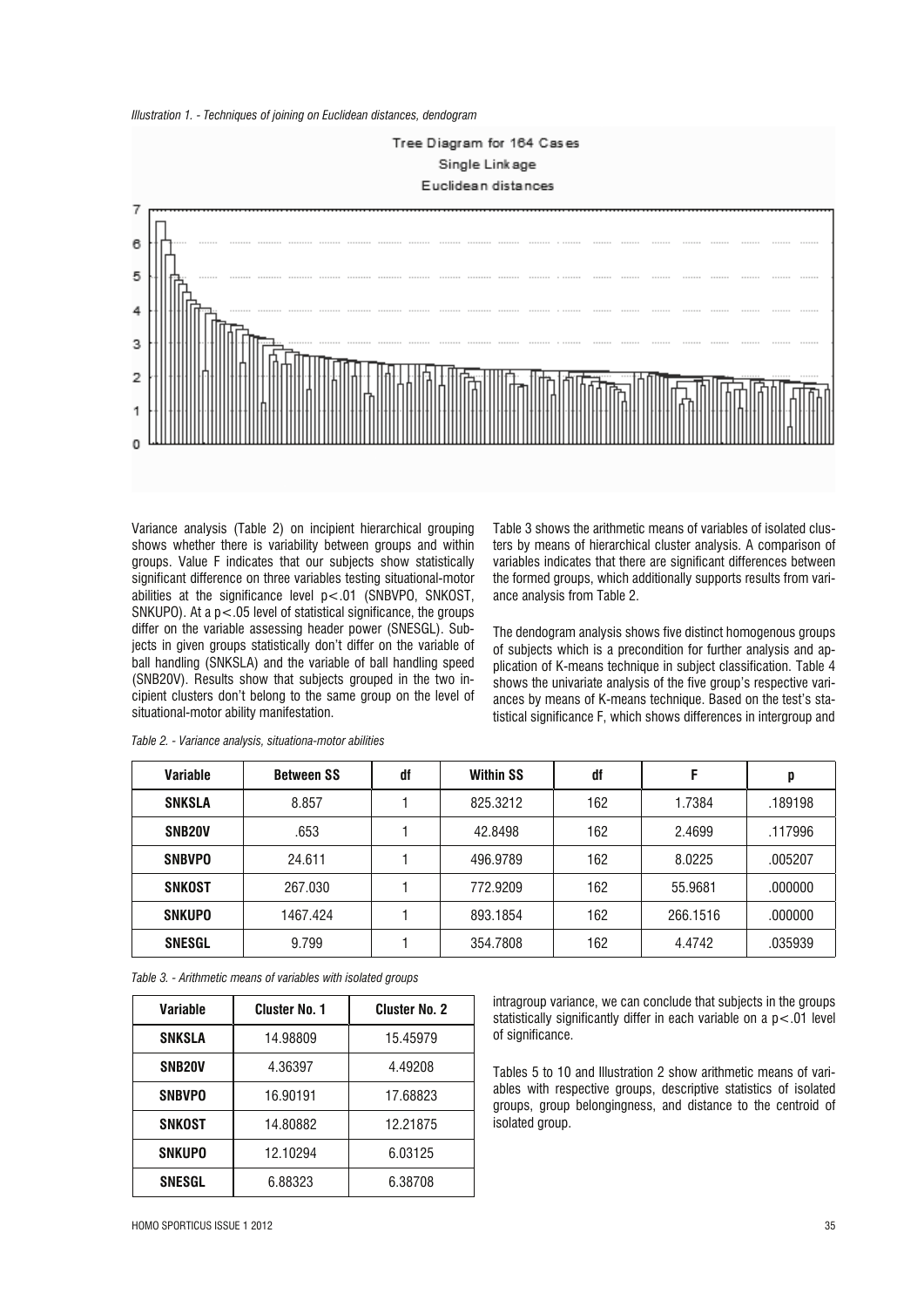*Table 4. - Results of univariate variance analysis on five isolated groups by means of K-means technique*

| Variable            | <b>Between SS</b> | df | <b>Within SS</b> | df  |          |      |
|---------------------|-------------------|----|------------------|-----|----------|------|
| <b>SNKSLA</b>       | 315,346           |    | 518.8315         | 159 | 24.1601  | .000 |
| SNB <sub>20</sub> V | 7.119             |    | 36.3841          | 159 | 7.7776   | .000 |
| <b>SNBVPO</b>       | 186.156           |    | 335.4340         | 159 | 22.0601  | .000 |
| SNKOST              | 390.284           |    | 649.6671         | 159 | 23.8796  | .000 |
| <b>SNKUPO</b>       | 1872.843          |    | 487.7666         | 159 | 152.6253 | .000 |
| <b>SNESGL</b>       | 60.277            |    | 304.3028         | 159 | 7.8737   | .000 |

*Table 5. - Arithmetic means of variables by groups*

| <b>Variable</b>     | <b>Cluster</b><br>No. 1 | <b>Cluster</b><br>No. 2 | <b>Cluster</b><br>No. 3 | <b>Cluster</b><br>No. 4 | <b>Cluster</b><br><b>No. 5</b> |
|---------------------|-------------------------|-------------------------|-------------------------|-------------------------|--------------------------------|
| <b>SNKSLA</b>       | 15.7385                 | 13.70750                | 17.48000                | 17.21909                | 14.23413                       |
| SNB <sub>20</sub> V | 4.50825                 | 4.17639                 | 4.62667                 | 4.76152                 | 4.31609                        |
| <b>SNBVPO</b>       | 17.5745                 | 16.52528                | 18.73333                | 19.05788                | 16.34783                       |
| SNKOST              | 12.85                   | 12.91667                | 12.88889                | 11.21212                | 15.54348                       |
| <b>SNKUPO</b>       | 8.850                   | 5.16667                 | 17.11111                | 5.24242                 | 11.63043                       |
| <b>SNESGL</b>       | 6.203                   | 6.82444                 | 5.85778                 | 5.87758                 | 7.40739                        |

*Illustration 2. - Arithmetic means of variables with isolated groups*



Five homogenous groups were defined and classified in the field of situational-motor abilities. The first group counts 40 subjects, group two counts 36, group three 9, group four 33 and group five counts 46 subjects. Variance analysis and statistic value F of the test show that isolated groups of subjects significantly differ on each variable applied. Group five with 46 subjects has highest values (according to arithmetic means) in ball handling speed, ball manipulation and explicitly good header power. Next is Group two (36 subjects) with a good ball handling speed, but with lower mean variables values for assessment on ball manipulation (SNKOST, SNKUPO and SNKSLA) and header shot power (SNESGL). Group one (40 subjects) consists of subjects with arithmetic means of variables on ball manipulation, ball handling speed and header shot power. The position of Group three (9 subjects) stands out due to the fact that it has best results on the variable of ball manipulation (SNKUPO) even this group, just like Group four, has low performance on other variables.

| Table 6. - Descriptive statistics, Group one (40 subjects) |  |  |
|------------------------------------------------------------|--|--|
|------------------------------------------------------------|--|--|

| Variable            | Mean     | St. Dev. | Variance |
|---------------------|----------|----------|----------|
| <b>SNKSLA</b>       | 15.73850 | 1.911433 | 3.653577 |
| SNB <sub>20</sub> V | 4.50825  | .497671  | .247676  |
| <b>SNBVPO</b>       | 17.57450 | 1.586990 | 2.518538 |
| <b>SNKOST</b>       | 12.85000 | 1.610064 | 2.592307 |
| <b>SNKUPO</b>       | 8.85000  | 1.331088 | 1.771796 |
| <b>SNESGL</b>       | 6.20300  | 1.458538 | 2.127334 |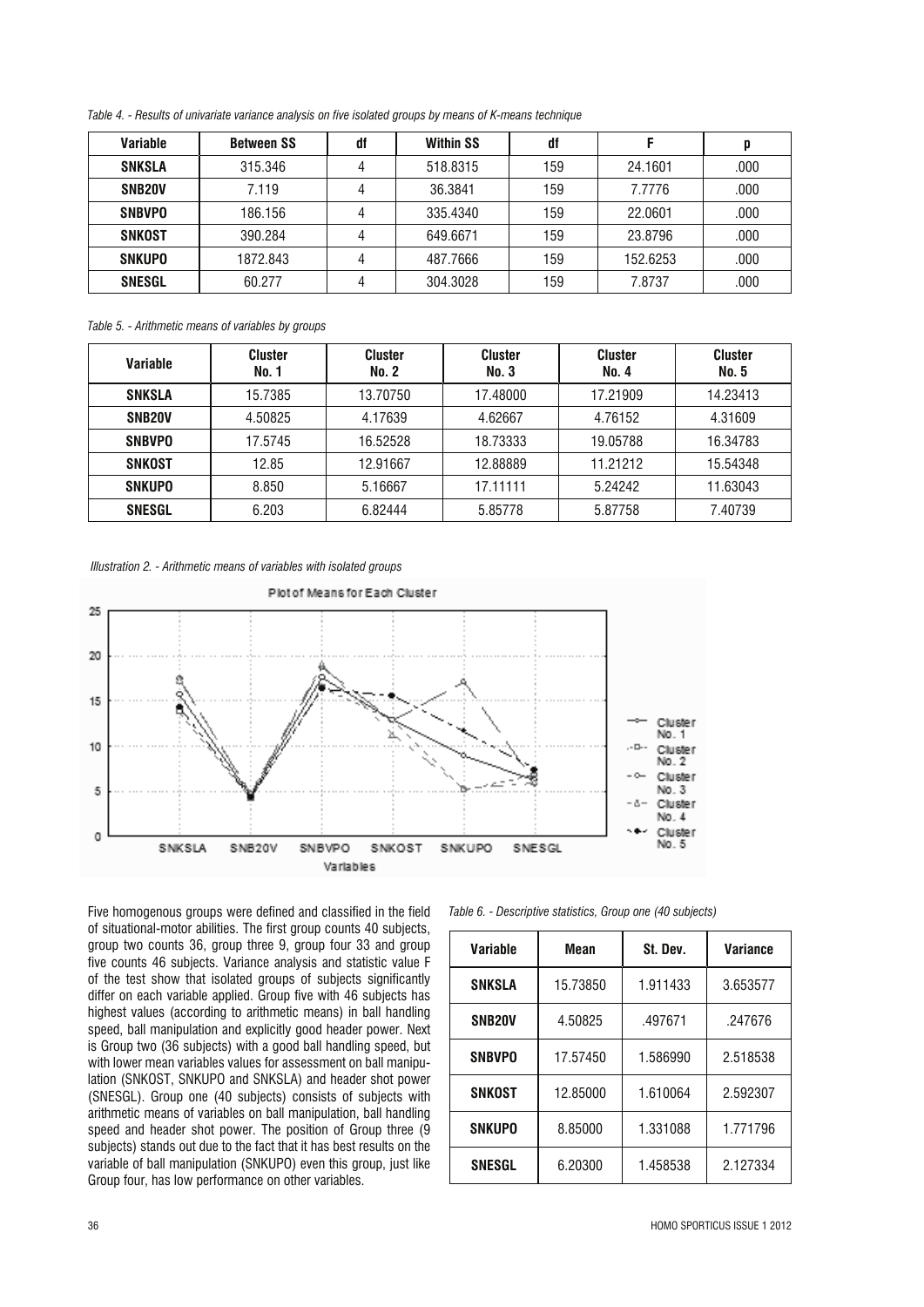*Table 7. - Descriptive statistics, Group two (36 subjects)*

| Variable            | Mean     | St. Dev. | <b>Variance</b> |
|---------------------|----------|----------|-----------------|
| <b>SNKSLA</b>       | 13.70750 | 1.312033 | 1.721430        |
| SNB <sub>20</sub> V | 4.17639  | .410777  | .168738         |
| <b>SNBVPO</b>       | 16.52528 | 1.463347 | 2.141385        |
| <b>SNKOST</b>       | 12.91667 | 2.047647 | 4.192856        |
| <b>SNKUPO</b>       | 5.16667  | 1.502380 | 2.257144        |
| <b>SNESGL</b>       | 6.82444  | 1.151408 | 1.325740        |

*Table 8. - Descriptive statistics, Group three (9 subjects)*

| Variable            | Mean     | St. Dev. | Variance |
|---------------------|----------|----------|----------|
| <b>SNKSLA</b>       | 17.48000 | 3.033014 | 9.19918  |
| SNB <sub>20</sub> V | 4.62667  | .287533  | .08267   |
| <b>SNBVPO</b>       | 18.73333 | 1.402400 | 1.96673  |
| SNKOST              | 12.88889 | 3.855011 | 14.86111 |
| <b>SNKUPO</b>       | 17.11111 | 2.891558 | 8.36111  |
| <b>SNESGL</b>       | 5.85778  | .918991  | .84454   |

*Table 9. - Descriptive statistics, Group four (33 subjects)*

| <b>Variable</b>     | Mean     | St. Dev. | <b>Variance</b> |
|---------------------|----------|----------|-----------------|
| <b>SNKSLA</b>       | 17.21909 | 1.925078 | 3.705924        |
| SNB <sub>20</sub> V | 4.76152  | .578981  | .335220         |
| <b>SNBVPO</b>       | 19.05788 | 1.356859 | 1.841066        |
| SNKOST              | 11.21212 | 2.394754 | 5.734847        |
| <b>SNKUPO</b>       | 5.24242  | 1.785887 | 3.189394        |
| <b>SNESGL</b>       | 5.87758  | 1.011805 | 1.023750        |

| Table 10. - Descriptive statistics, Group five (46 subjects) |  |  |
|--------------------------------------------------------------|--|--|
|--------------------------------------------------------------|--|--|

| Variable            | Mean     | St. Dev. | Variance |
|---------------------|----------|----------|----------|
| <b>SNKSLA</b>       | 14.23413 | 1.659382 | 2.753549 |
| SNB <sub>20</sub> V | 4.31609  | .457784  | .209567  |
| <b>SNBVPO</b>       | 16.34783 | 1.395343 | 1.946982 |
| <b>SNKOST</b>       | 15.54348 | 1.486331 | 2.209180 |
| <b>SNKUPO</b>       | 11.63043 | 1.947747 | 3.793719 |
| <b>SNESGL</b>       | 7.40739  | 1.734740 | 3.009322 |

Through factor analysis in the latent field of functionally isolated clusters on the basis of taxonomic analysis, we have obtained the structure of isolated clusters in this field. Two isolated factors, based on matrix structure (Table 11), make the structure of isolated cluster one (40 subjects). The first isolated factor is a general situational-motor factor since all variables in this field, except the ball manipulation variable, have very high projections on the isolated factor. The second factor in this cluster can be interpreted as ball handling ability factor since the highest projection on the factor has variable (SNKUPO).

|                     | <b>Component</b> |         |  |  |
|---------------------|------------------|---------|--|--|
| Variable            |                  | 2       |  |  |
| <b>SNKSLA</b>       | .472             | $-.419$ |  |  |
| SNB <sub>20</sub> V | .735             | $-266$  |  |  |
| <b>SNBVPO</b>       | .669             | .317    |  |  |
| <b>SNKOST</b>       | .691             | $-.061$ |  |  |
| <b>SNKUPO</b>       | .085             | .878    |  |  |
| <b>SNESGL</b>       | $-.706$          | $-165$  |  |  |

Three isolated factors make the structure of isolated cluster two (36 subjects) in the field of situational-motor abilities, based on matrix of the structure in the latent field (Table 12). The first isolated factor is a mixed situational-motor factor; variables on the assessment of ball handling (SNKSLA, SNKUPO) and variables on the assessment of ball handling speed (SNBVPO, SNB20V) have the highest projections on this isolated factor. The second isolated factor with this cluster can be interpreted as ball handling factor since variable (SNKOST) has the highest projection on it. The third isolated factor is header shot power since variable (SNESGL) has the highest projections here.

*Table 12. - Situational-motor ability structure on cluster two in latent field, matrix*

| Variable            | <b>Component</b> |         |         |  |
|---------------------|------------------|---------|---------|--|
|                     |                  | 2       | 3       |  |
| <b>SNKSLA</b>       | .759             | $-.015$ | $-.483$ |  |
| SNB <sub>20</sub> V | .583             | $-.540$ | $-.515$ |  |
| <b>SNBVPO</b>       | .848             | $-.067$ | .039    |  |
| <b>SNKOST</b>       | .056             | .937    | $-.082$ |  |
| <b>SNKUPO</b>       | $-.781$          | .038    | .161    |  |
| <b>SNESGL</b>       | -.121            | $-.017$ | .932    |  |

The structure of cluster three (9 subjects), based on the matrix of structure in the latent field (Table 13), also consists of three isolated factors. The first isolated factor is a mixed situationalmotor factor with highest projections by variables on assessment of ball handling (SNKUPO) and header shot power (SNESGL). The second factor of this cluster can be interpreted as ball handling speed factor (SNB20V). The third factor is a mixed factor – ball manipulation ability (SNKSLA, SNKOST) and ball handling on semicircle (SNBVPO).

|               | Table 13. - Situational-motor ability structure on cluster three in latent |  |  |  |  |
|---------------|----------------------------------------------------------------------------|--|--|--|--|
| field, matrix |                                                                            |  |  |  |  |

| Varible             | <b>Component</b> |         |        |  |  |
|---------------------|------------------|---------|--------|--|--|
|                     |                  | 2       | 3      |  |  |
| <b>SNKSLA</b>       | .405             | .398    | .422   |  |  |
| SNB <sub>20</sub> V | .068             | .958    | .096   |  |  |
| <b>SNBVPO</b>       | .112             | .262    | .814   |  |  |
| <b>SNKOST</b>       | .457             | $-.206$ | .780   |  |  |
| <b>SNKUPO</b>       | $-.937$          | .006    | $-159$ |  |  |
| <b>SNESGL</b>       | .886             | .175    | .383   |  |  |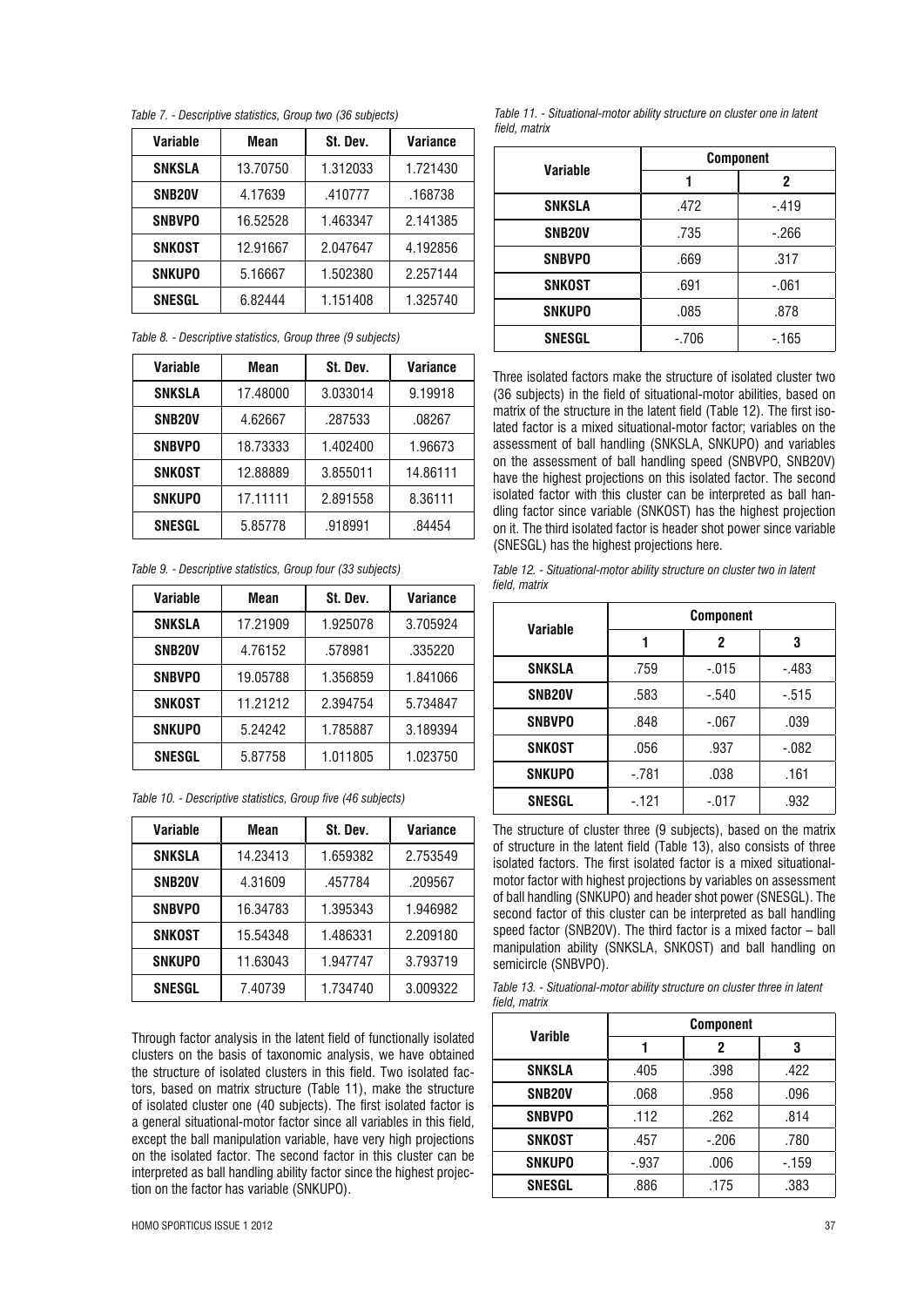By means of factorization of variables in isolated cluster four (33 subjects) and based on the matrix of the structure (Table 14), we see that the structure of this cluster consists of three isolated factors. The first isolated factor is a mixed situationalmotor factor with highest projections by variables on assessment of ball manipulation (SNKSLA, SNKUPO) and header shot power (SNESGL). The second isolated factor on this cluster can be interpreted as mixed ball manipulation (SNKOST) and ball handling speed (SNB20V) factor. The third isolated factor is the ball handling speed in semicircle factor with highest projection by variable (SNBVPO).

| Variable            | <b>Component</b> |         |         |
|---------------------|------------------|---------|---------|
|                     |                  | 2       | 3       |
| <b>SNKSLA</b>       | .861             | $-163$  | $-.061$ |
| SNB <sub>20</sub> V | $-.032$          | $-.740$ | .498    |
| <b>SNBVPO</b>       | $-.080$          | .052    | .940    |
| SNKOST              | $-.028$          | .819    | .173    |
| <b>SNKUPO</b>       | .543             | -.444   | $-.211$ |
| <b>SNESGL</b>       | .708             | .328    | $-.018$ |

*Table 14. - Situational-motor ability structure on cluster four in latent field, matrix*

The structure of isolated cluster five (46 subjects), like with cluster one, consists of two factors. According to matrix of the structure (Table 15) we see that the first isolated factor is a clearcut ball manipulation ability factor. The reason for this is that all variables from this field have very high projections on the isolated factor (SNKSLA, SNKOST, SNKUPO). The second isolated factor can be interpreted as a mixed ball handling speed and header shot power factor – variables (SNB20V, SNBVPO and SNESGL) have highest projections on this factor.

*Table 15. - Situational-motor ability on cluster five in latent field, matrix*

| <b>Variable</b>     | <b>Component</b> |         |  |
|---------------------|------------------|---------|--|
|                     |                  | 2       |  |
| <b>SNKSLA</b>       | .798             | $-066$  |  |
| SNB <sub>20</sub> V | .278             | $-722$  |  |
| <b>SNBVPO</b>       | .240             | $-.455$ |  |
| SNKOST              | .853             | $-.217$ |  |
| <b>SNKUPO</b>       | .353             | $-.220$ |  |
| <b>SNESGL</b>       | .035             | .819    |  |

# Conclusion

Based on our results, we can conclude that the sample of 164 footballers was classified into five homogenous groups according to their situational-motor ability performance. Subjects were grouped from initial groups (clubs) and they significantly differ in number of subjects. Variance analysis proves that the newly formed groups statistically significantly differ on all variables on a p<.01 significance level. Analysis of the structure of isolated groups confirms the taxonomic analysis results – the respective structure of isolated groups differ both in number of isolated factors and position of variables on isolated factors. A detailed analysis of isolated groups is suitable for further training session improvement and their adaptation to the individual. In future exercise training programs, especially in secondary selection, it would be inevitable to work with homogenous groups of footballers. This model can serve secondary selection of boys (footballers) in order to achieve rationalization and efficiency of optimal transformational processes.

## **References**

Biliê, Ž., Raío, I., Ramadanoviê, M., Taloviê, M. (2003). *Promjene dimenzionalnosti morfoloških karakteristika i motoriìkih sposobnosti kod uìenika i uìenica uzrasta od 11 do 14.* Mostar: Sportski logos 1: 35-53.

Bajramoviê, I. (2007). *Nivoi transformacija motoriìkih sposobnosti i uspješnosti nogometaša pod uticajem programiranog rada*. M.S. thesis. Sarajevo: FASTO.

Bajramoviê, I., Taloviê, M., Jeleškoviê, E., Aliê, H. (2008). *Nivo kvantitativnih promjena specifiìno motoriìkih sposobnosti nogometaša pod uticajem situacionog treninga.* Podgorica: Fourth Convention of the Sports Academy of Montenegro (CSA).

ëolakhodžiê, E., Raío, I., Mahmutovi**ê,** I., Skender, N. (2008). *Qualititive changes of Motoric abilities at soccer players under the Effect of Situational Soccer training.* Sarajevo: Homosporticus, vol. 10. , 6 – 10.

ëolakhodžiê, E., Raío, I., Kajmoviê, H.(2008). *Kvantitativne promjene u prostoru motori*ì*kih sposobnosti kod nogometa*š*a uzrasta 12 – 15 godina.* Second International Convention of B&H Scientist. Sarajevo: Minstry of education and science, Canton Sarajevo.

éorluka, M., Taloviê, M. (2006). *Taksonomska indetifikacija uspješnosti mladih nogometaša.* Sarajevo: Homosporticus, vol. 9., No. 2., pg.40-44.

Elsner, B., Metikoš, D.(1983).*Odnosi izmeíu baziìnih motoriìkih sposobnosti i uspješnosti u nogometu.* Zagreb: Kineziologija, Vol.15, no.2, 1-177.

Gabrijeliê, M., S, Jerkoviê., V, Aubrech., B, Elsner.(1983). *Analiza pouzdanosti situaciono motoriìkih testova u nogometu*. Zagreb: Kineziologija, no. 5.

Jeleškoviê, E., Taloviê, M., Aliê, H., Bajramoviê, I. (2008). Level of situational motor abillities gualitative changes and football players performance successfulness under the influence of complex football training. Sarajevo: Homosporticus, vol.10., No.2., pg. 21-26.